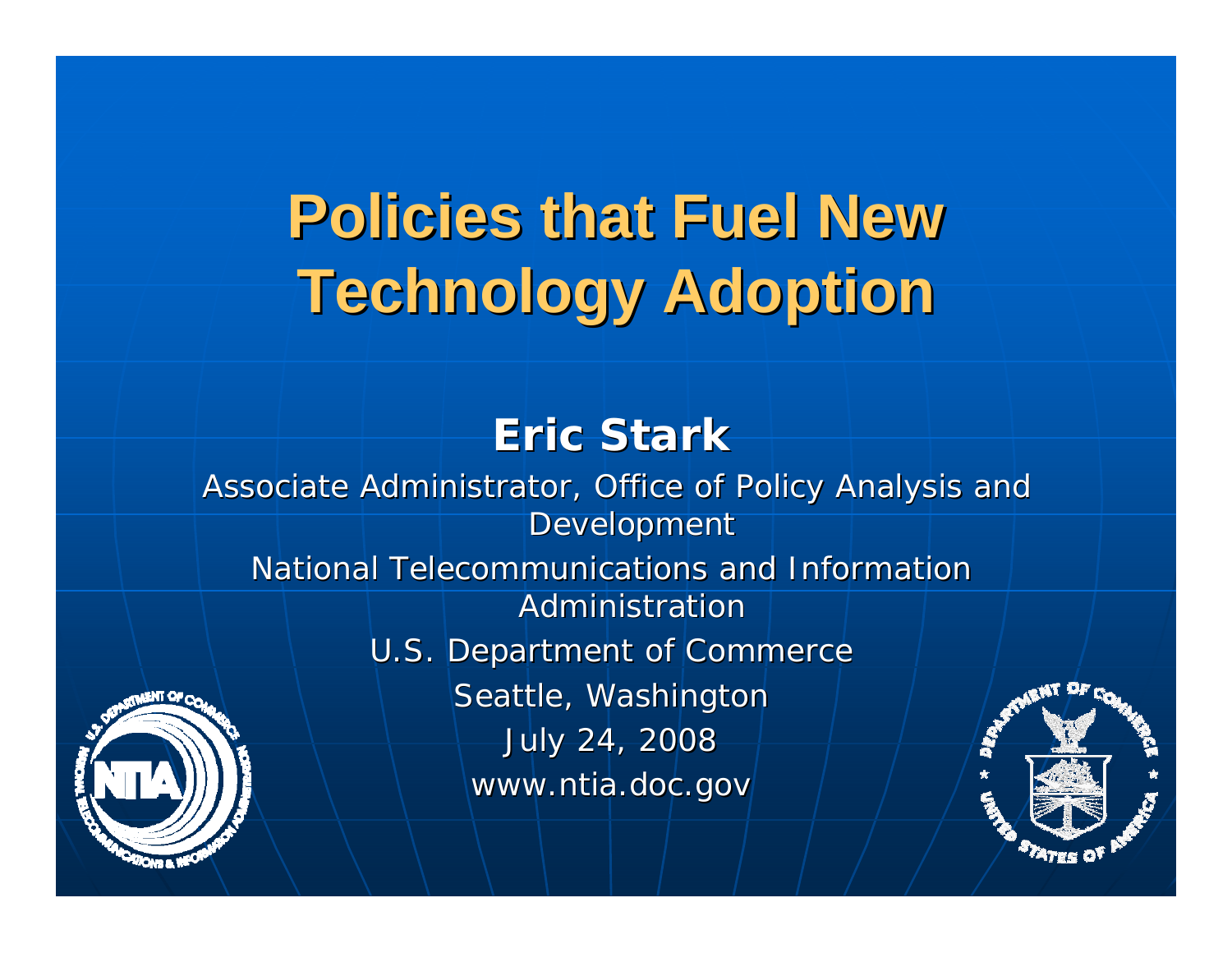## **National Telecommunications and Information Administration Information Administration**

- **Principal adviser to the President on Principal adviser to the President on** telecommunications and information policy issues
- **Manage Federal Government use of frequency** spectrum
- **Represent the Executive Branch in international** & domestic telecommunications policy activities  $\,$
- $\blacksquare$  Enhance the public interest by generating, articulating, and advocating telecommunications and information policies and programs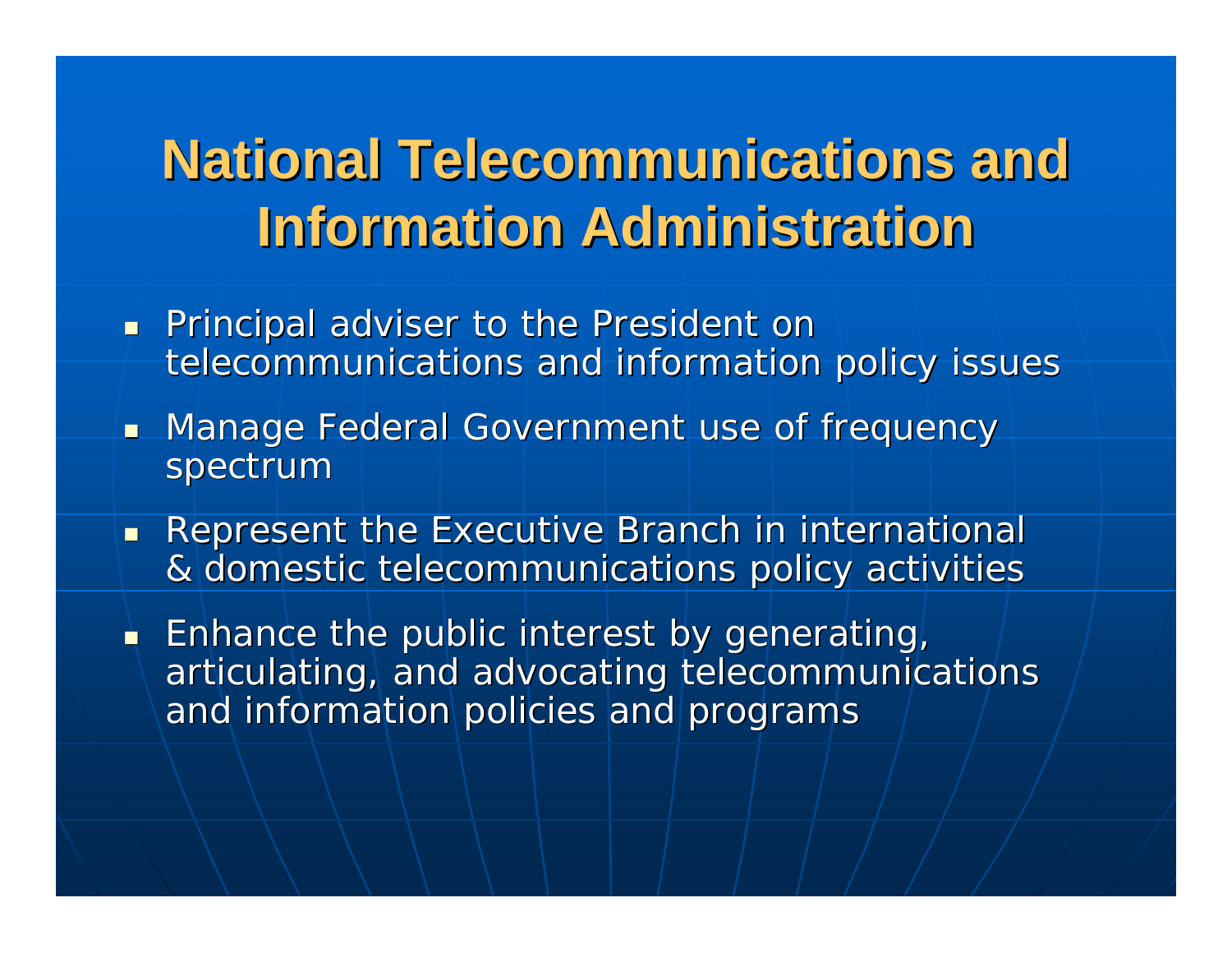## **Overview Overview**

**Policies that Fuel New Technology Adoption** 

- Broadband Deployment
- Spectrum Management
- Digital Television (DTV) Transition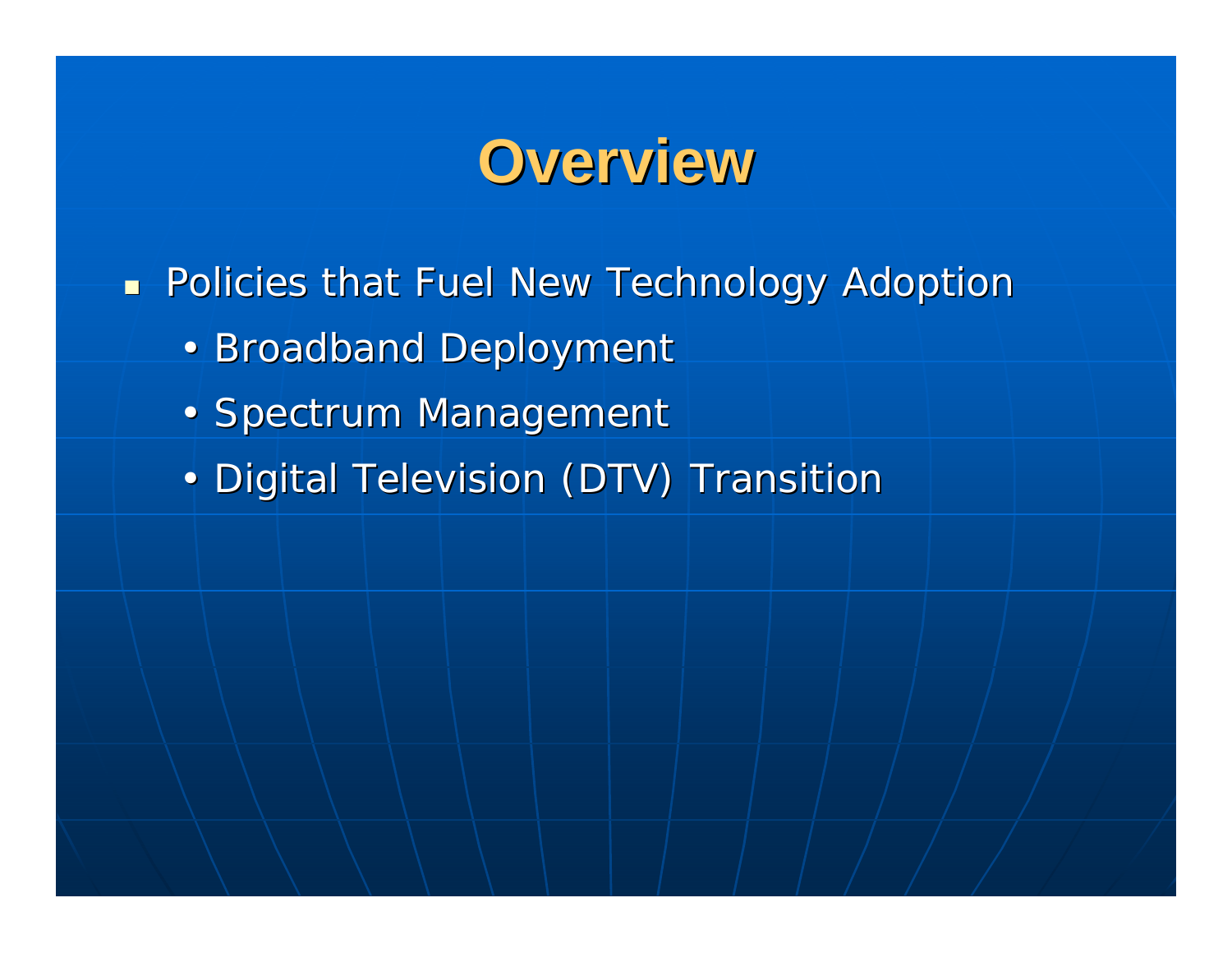## **President's Broadband Strategy**

### **Remise:** Premise:

- Private sector action not government mandates or intervention
- Regulatory environment to foster capital investment, technical innovation, and competition
- **Framework: Integrated Set of Mutually-Reinforcing** Policies
	- Fiscal
	- Regulatory
	- $\bullet$  Technology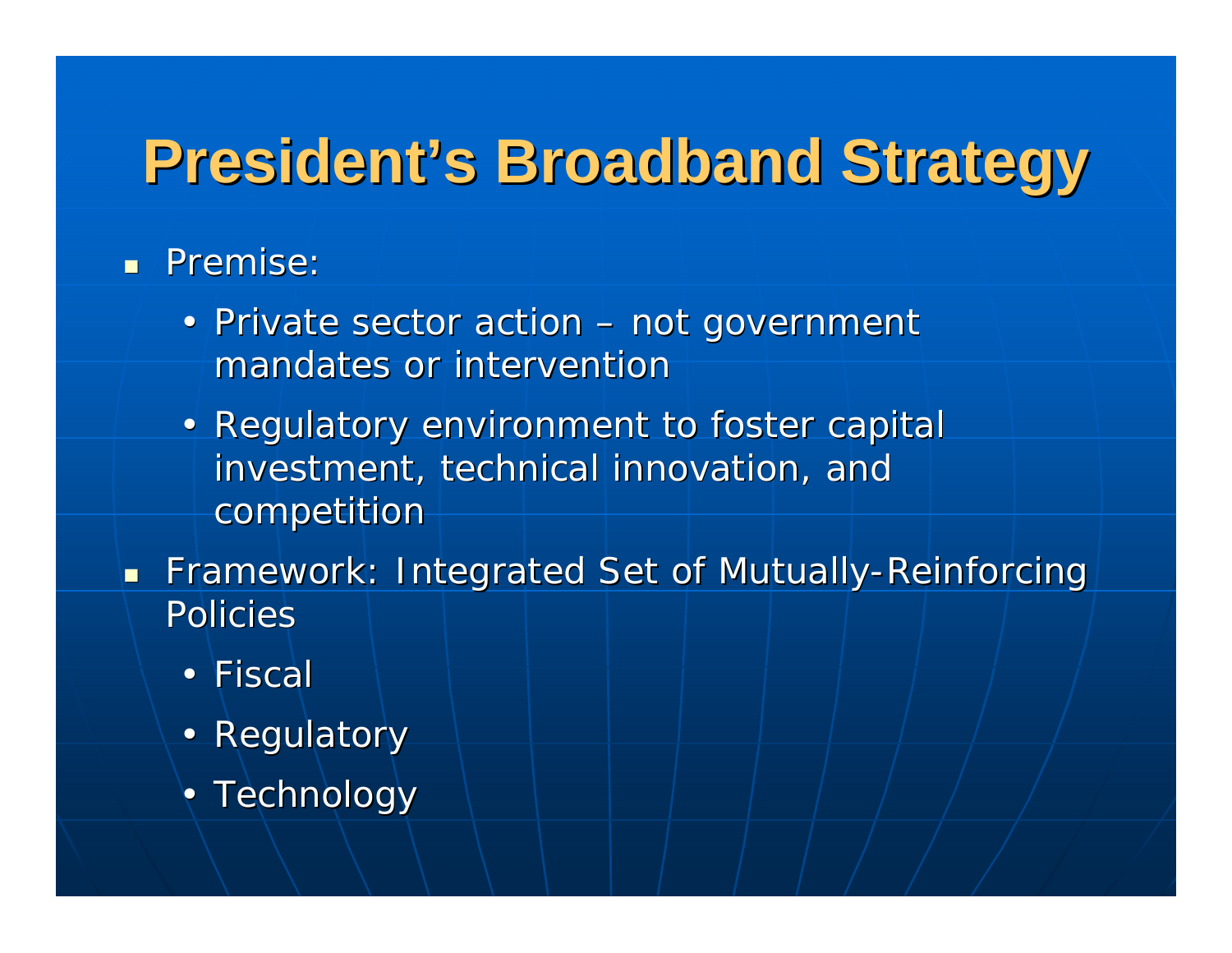### **Wireless Broadband and New Technologies Wireless Broadband and New Technologies**

*"The other promising new broadband technology is wireless. The spectrum that allows for wireless technology is a limited resource . . . [a]nd a wise use of that spectrum is to help our economy grow, and help with the quality of life of our people.*<sup>*"*</sup> -- President George W. Bush, June 24, 2004

The Administration has made more radio spectrum available for wireless broadband technologies:

L

- п Advanced Wireless Services ("3G")
- $\blacksquare$ Ultra-wideband
- $\blacksquare$ 5 GHz Spectrum
- $\overline{\phantom{0}}$ 70/80/90 GHz 70/80/90 GHz

|                        |                                                                         | <b>Web Based Frequency Coordination</b>              |                            | Main Log |  |
|------------------------|-------------------------------------------------------------------------|------------------------------------------------------|----------------------------|----------|--|
|                        | he frequency you requested is Available                                 |                                                      |                            |          |  |
|                        | $Tx$ Site 1 ( $NAD83$ )                                                 | Rx Site 2 (NAD83)                                    |                            |          |  |
| AT                     | <b>DD MM SS.S</b><br>$\odot$ N $\odot$ S<br>20<br>20<br>20 <sup>2</sup> | <b>DD MMSS.S</b><br>LAT<br>20<br>20                  | $\odot$ N $\odot$ S<br> 21 |          |  |
| ON                     | <b>DDD MM SS.S</b><br>OE OW<br>50<br>50<br>50                           | <b>DDD MM SS.S</b><br>LON<br>OE OW<br>50<br>50<br>51 |                            |          |  |
|                        |                                                                         | Tx Info                                              | Rx Info                    |          |  |
| fanufacturer (Tx/Rx)   |                                                                         | Test                                                 | Test                       |          |  |
| fodel Number (Tx/Rx)   |                                                                         | Test                                                 | Test                       |          |  |
| ntenna Manufacturer    |                                                                         | Test                                                 | Test                       |          |  |
| intenna Model Number   |                                                                         | Test                                                 | Test                       |          |  |
| $n$ tenna Gain $(dRi)$ |                                                                         | <b>En</b>                                            | $50 -$                     |          |  |

NATIONAL TELECOMMUNICATIONS AND INSORMATION ADMI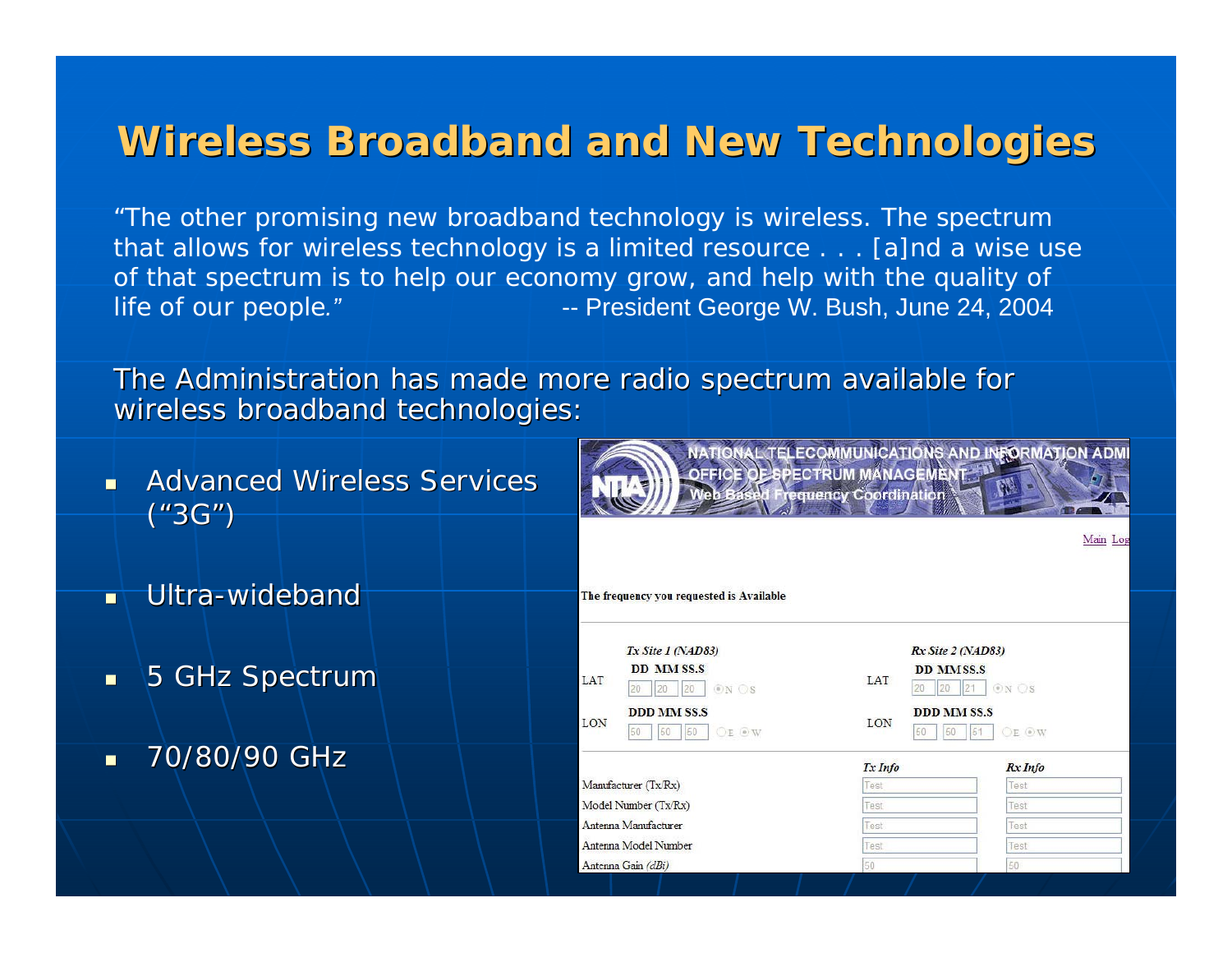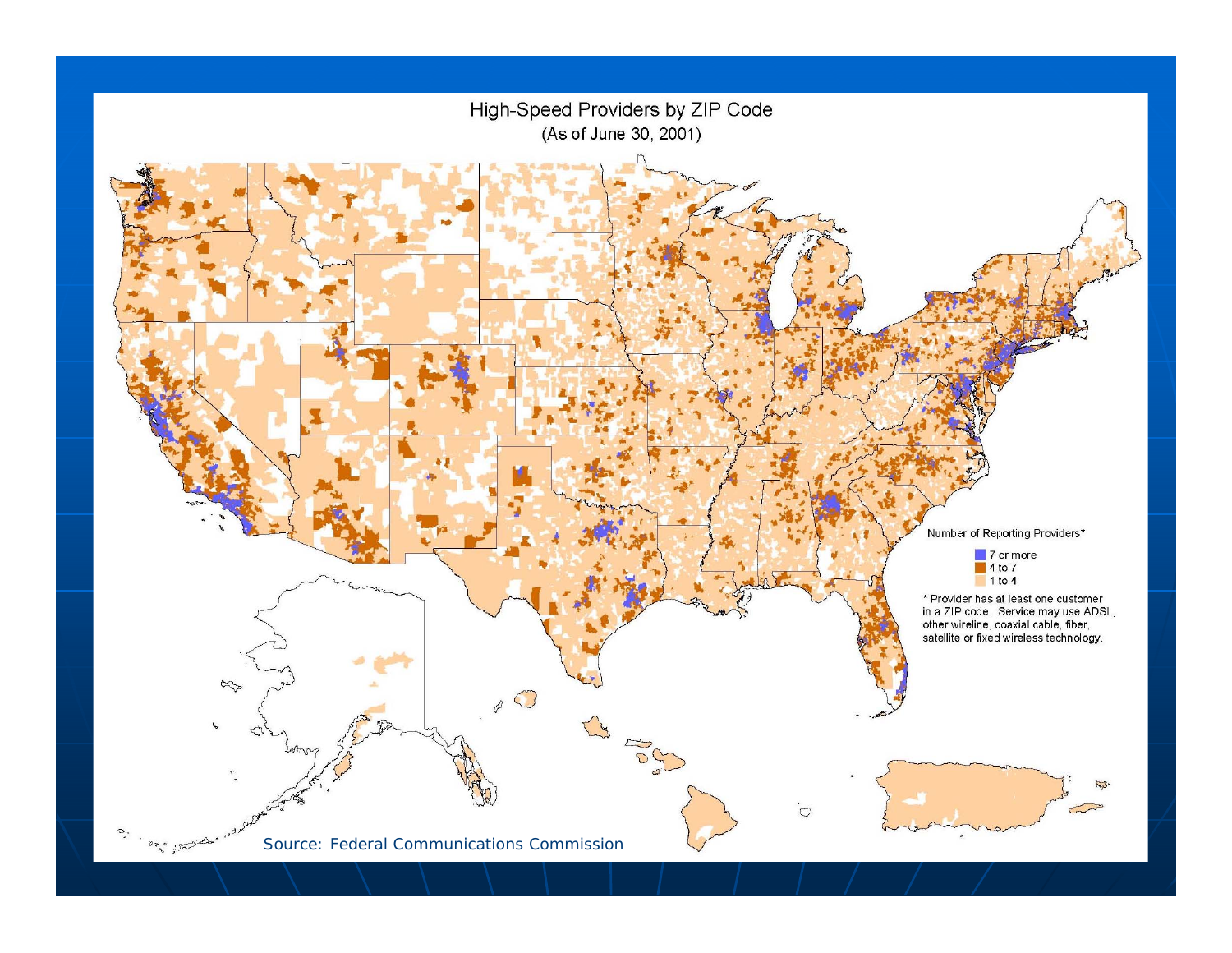

Prepared by the Federal Communications Commission, Wireline Competition Bureau, Industry Analysis and Technology Division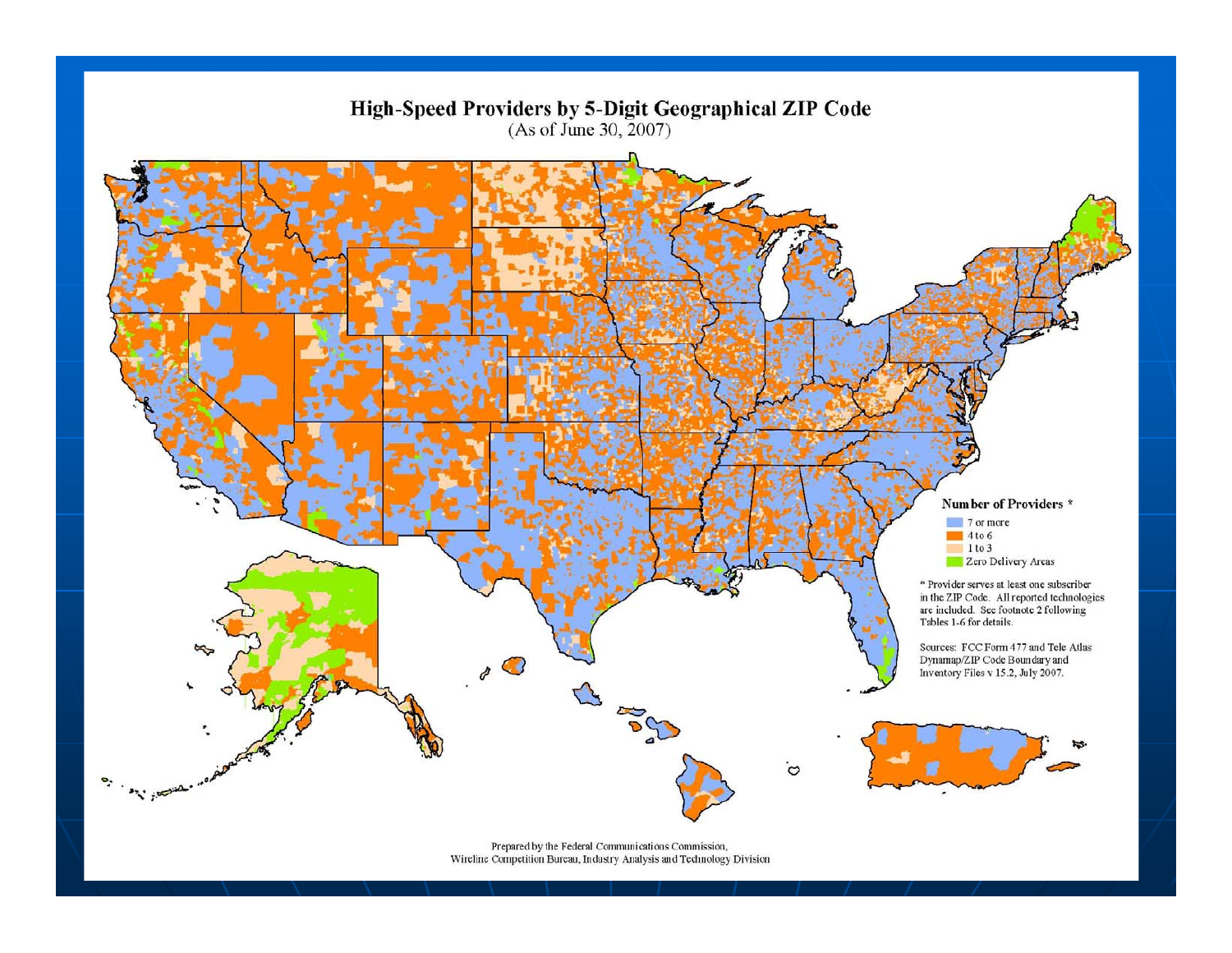### **Administration Principles on Network Management Administration Principles on Network Management**

- $\blacksquare$  Transparency promotes competition; broadbandproviders should disclose network management practices
- $\blacksquare$  Competitive pressures provides the most effective  $\blacksquare$ discipline on broadband providers
- **Incentives must remain in place for new Internet** capacity; ability of providers to price and/or capacity; ability of providers to price and/or manage networks should not be limited
- $\textcolor{red}{\bullet}$  Avoid prescriptive regulation; defining "network i management" will be overtaken by technologydevelopments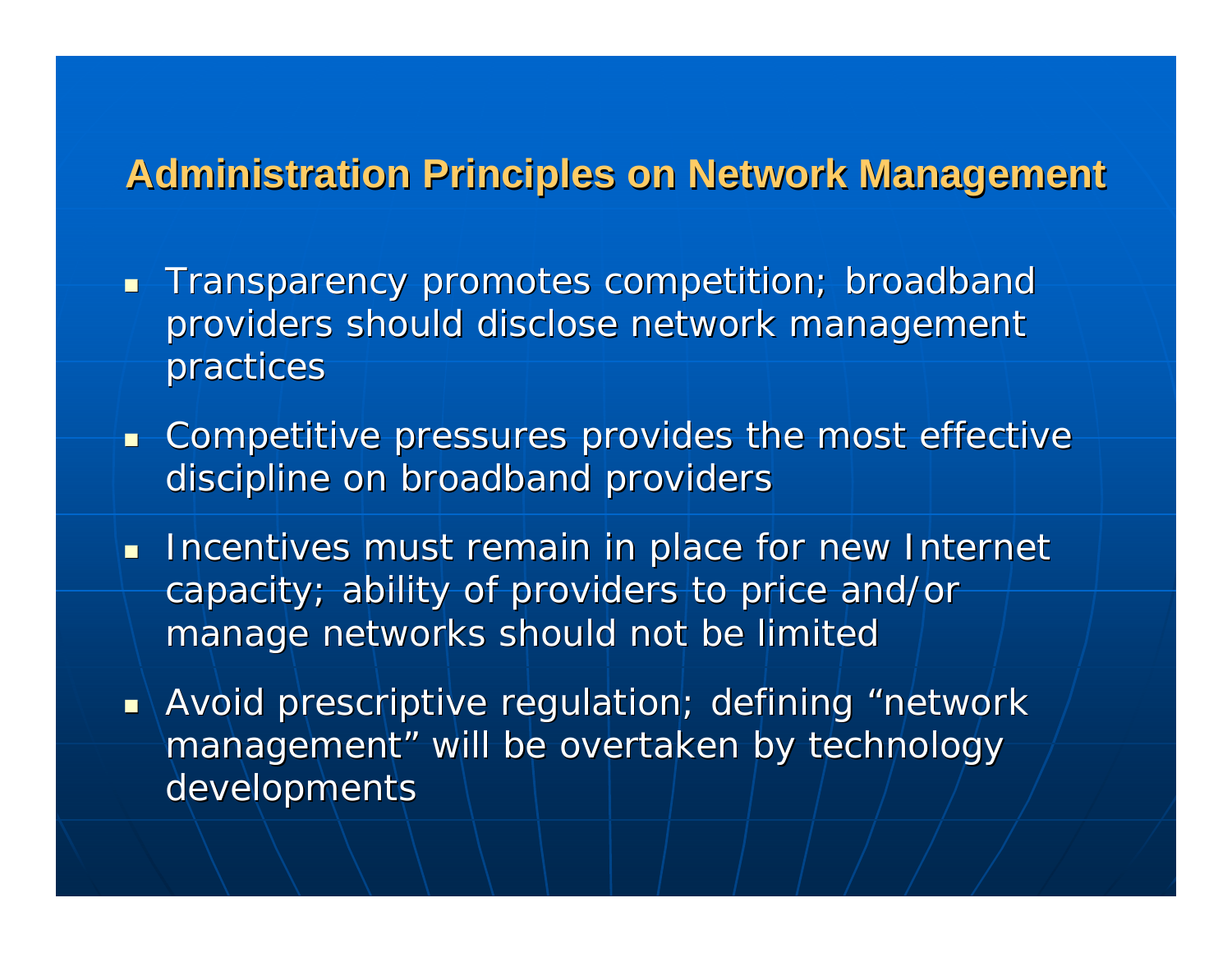### **Wireless: Fastest Growing Broadband Platform Wireless: Fastest Growing Broadband Platform**



Source: FCC *High-Speed Service for Internet Access: Status as of June 30, 2007*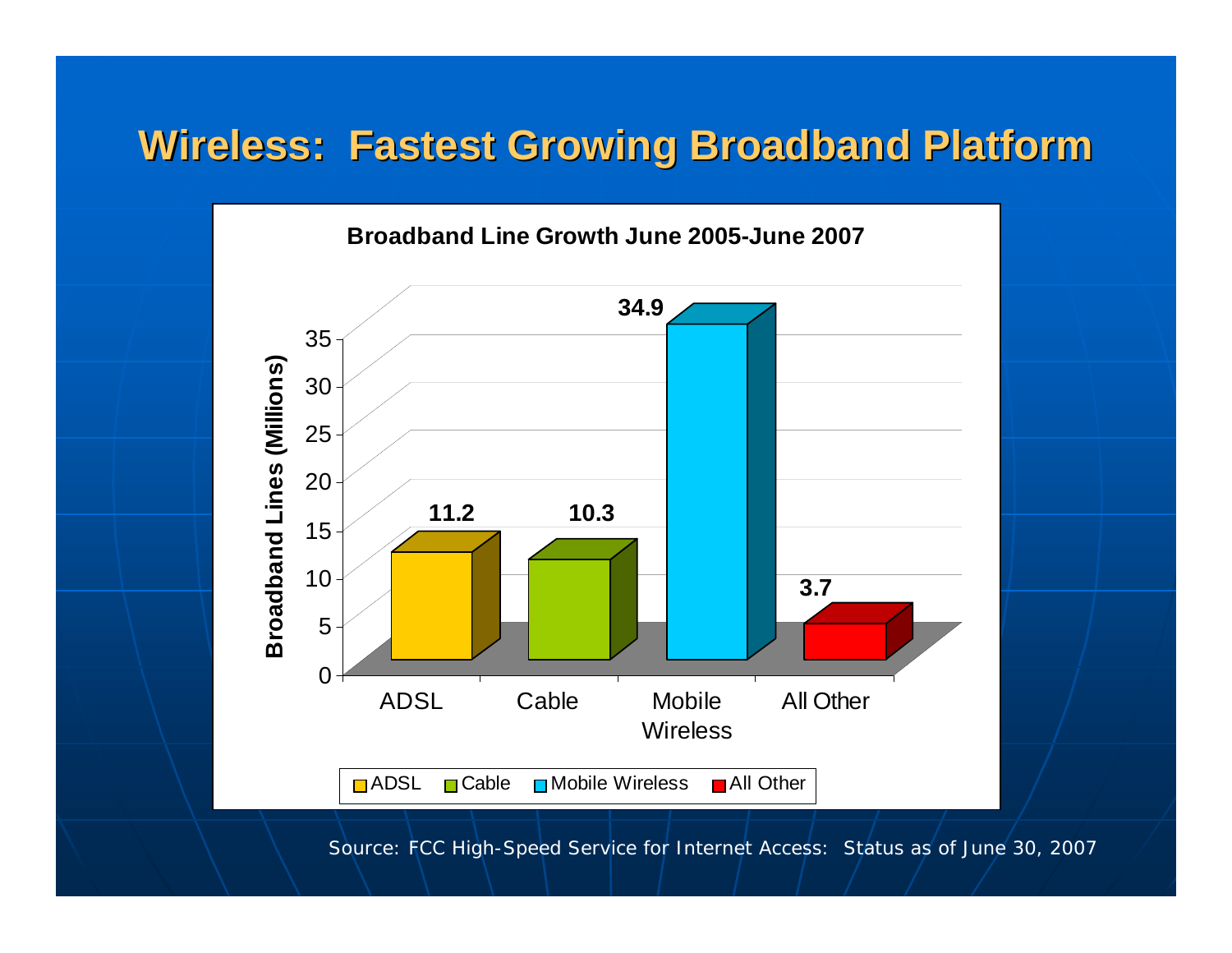### **Wireless Applications by Age Group Wireless Applications by Age Group**

#### Anywhere, any time

Use of mobile phone or PDA to do the following by age group, %, 2007

 $\overline{2}$ 

|                                     | 18-29 | 30-49 | 50-64 | $65+$ |
|-------------------------------------|-------|-------|-------|-------|
| Send or receive<br>text messages    | 85    | 65    | 38    | 11    |
| Take a picture                      | 82    | 64    | 42    | 22    |
| Play a game                         | 47    | 29    | 13    | 6     |
| Play music                          | 38    | 16    | 5     | 2     |
| Record a video                      | 34    | 19    | 8     | 3     |
| Access the<br>internet              | 31    | 22    | 10    | 6     |
| Send or receive<br>e-mail           | 28    | 21    | 12    | 6.    |
| Send or receive<br>instant messages | 26    | 18    | 11    | 7     |
| Watch a video                       | 19    | 11    | 4     | 2     |
| At least one of<br>these activities | 96    | 85    | 63    | 36    |
|                                     |       |       |       |       |

Source: Pew Research Centre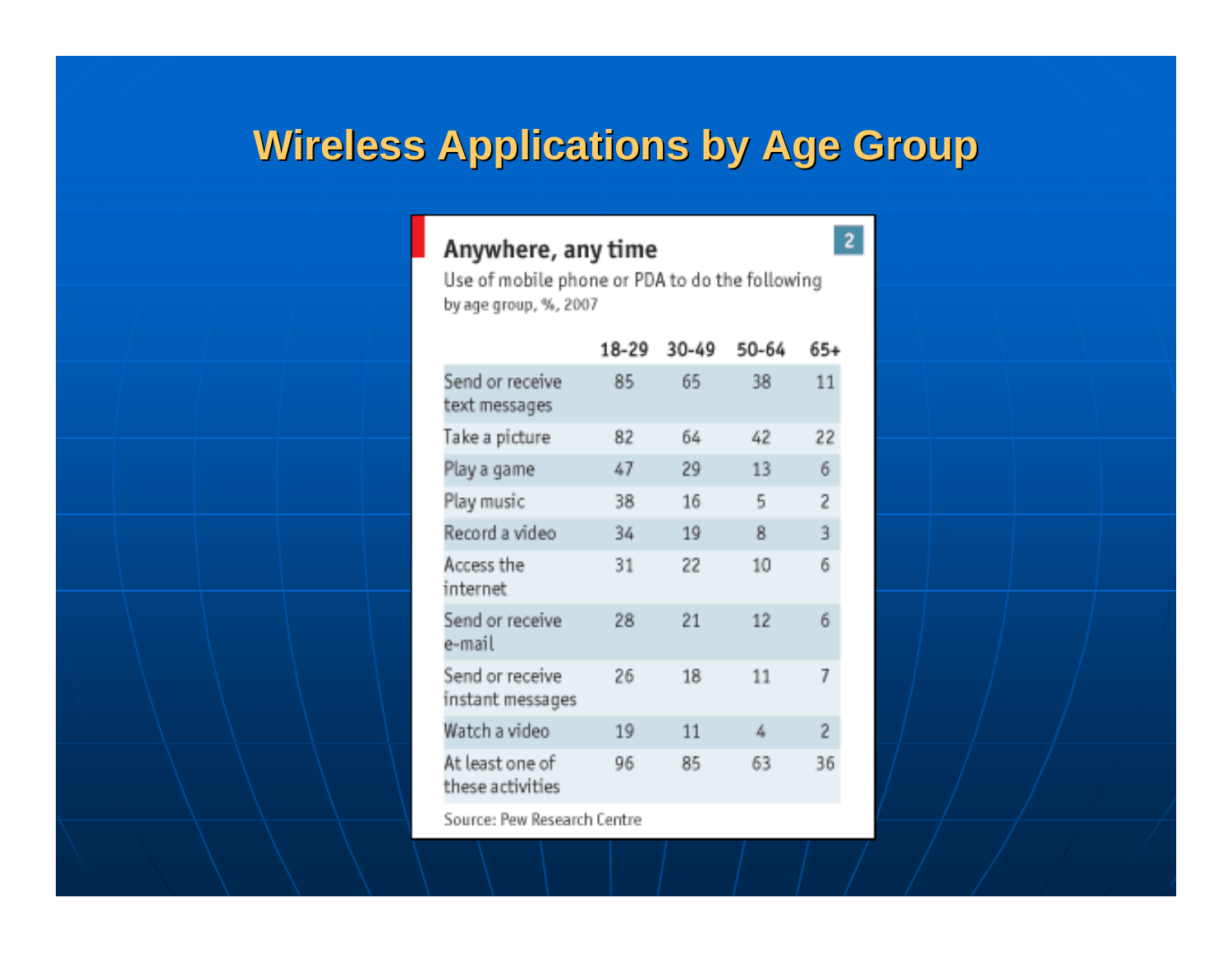### **President's 21st Century Spectrum Policy Initiative**

*"The existing legal and policy framework for spectrum The existing legal and policy framework for spectrum management has not kept pace with the dramatic management has not kept pace with the dramatic changes in technology and spectrum use. changes in technology and spectrum use."*

> - President George W. Bush Presidential Memorandum May 29, 2003

П Committed the Administration to develop a comprehensive U.S. spectrum policy for the  $21^{st}$ century

 $\blacksquare$  The Secretary of Commerce was charged to lead this  $\blacksquare$ initiative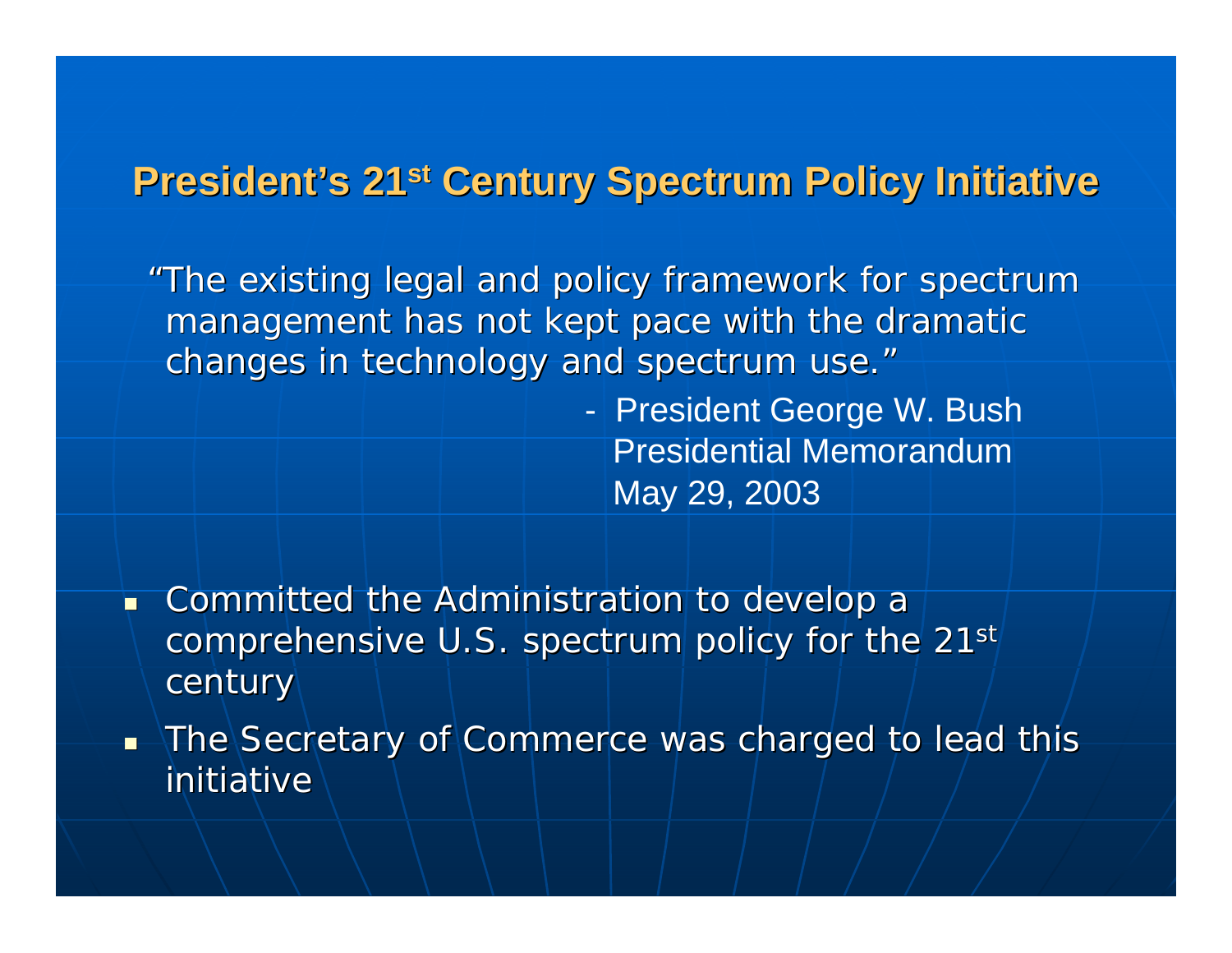## **President's Spectrum Initiative Implementation Plan Projects Implementation Plan Projects**

- *Project A / Domestic Policies: Project A / Domestic Policies:* Improve Stakeholder Participation prove Participation and Maintain High Qualifications of Spectrum Managers
- **Project B / International Policies:** Reduce International Barriers Reduce International Barriers to United States Technologies and Services
- **Project C / Information Technology: Modernize Federal Spectrum &** Management Processes with Advanced Information Technology
- **Project D / Public Safety:** Satisfy Public Safety Communications **Needs and Ensure Interoperability**
- **Project E / Engineering Analysis and Technology Assessment.** Enhance Spectrum Engineering and Analytical Tools
- *Project F / System Review and Spectrum Authorization: Project F / System Review and Spectrum Authorization:*  Promote Efficient and Effective Use of Spectrum
- **Project G / Spectrum Planning and Reform:** Improve Planning and Increase Use of Market-based Economic Mechanisms in Spectrum Management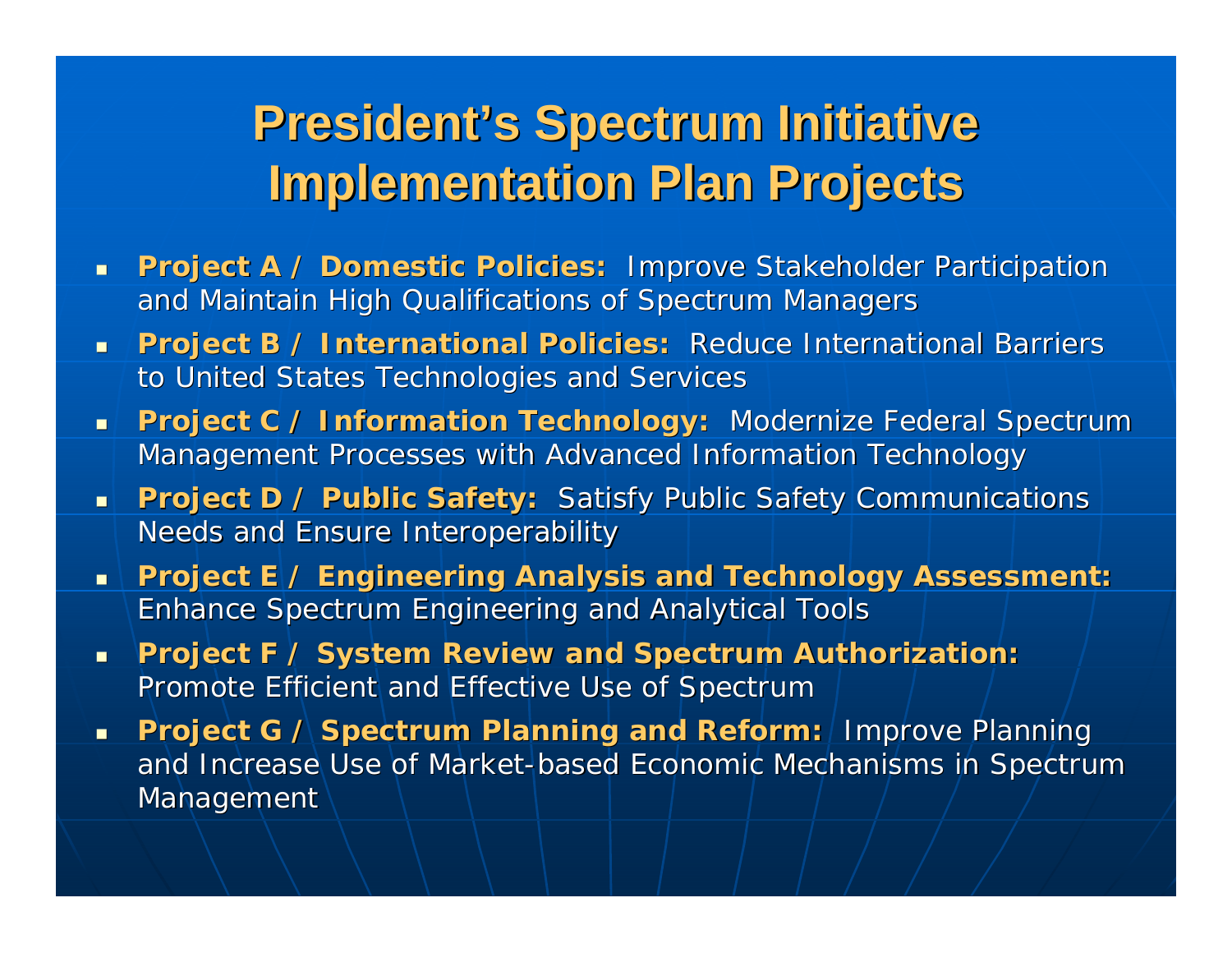## **Spectrum Policy Initiative Highlight: Spectrum Policy Initiative Highlight: Plan for Identifying and Implementing Plan for Identifying and Implementing Incentives Incentives**

- п Economic value of spectrum may be basis for incentives rather than mandates for improved spectrum efficiency
- $\blacksquare$  $\blacksquare$  Efficiency effects may be "technical" or "economic. "
- $\blacksquare$ Need close look at applicability to Federal Government users.
- $\blacksquare$ The approach:
	- •Information Gathering
	- Spectrum Valuation
	- •Studying Feasibility of Federal User Fees
	- •**Alternative Approaches**
	- Sharing
	- •User Rights & Secondary Markets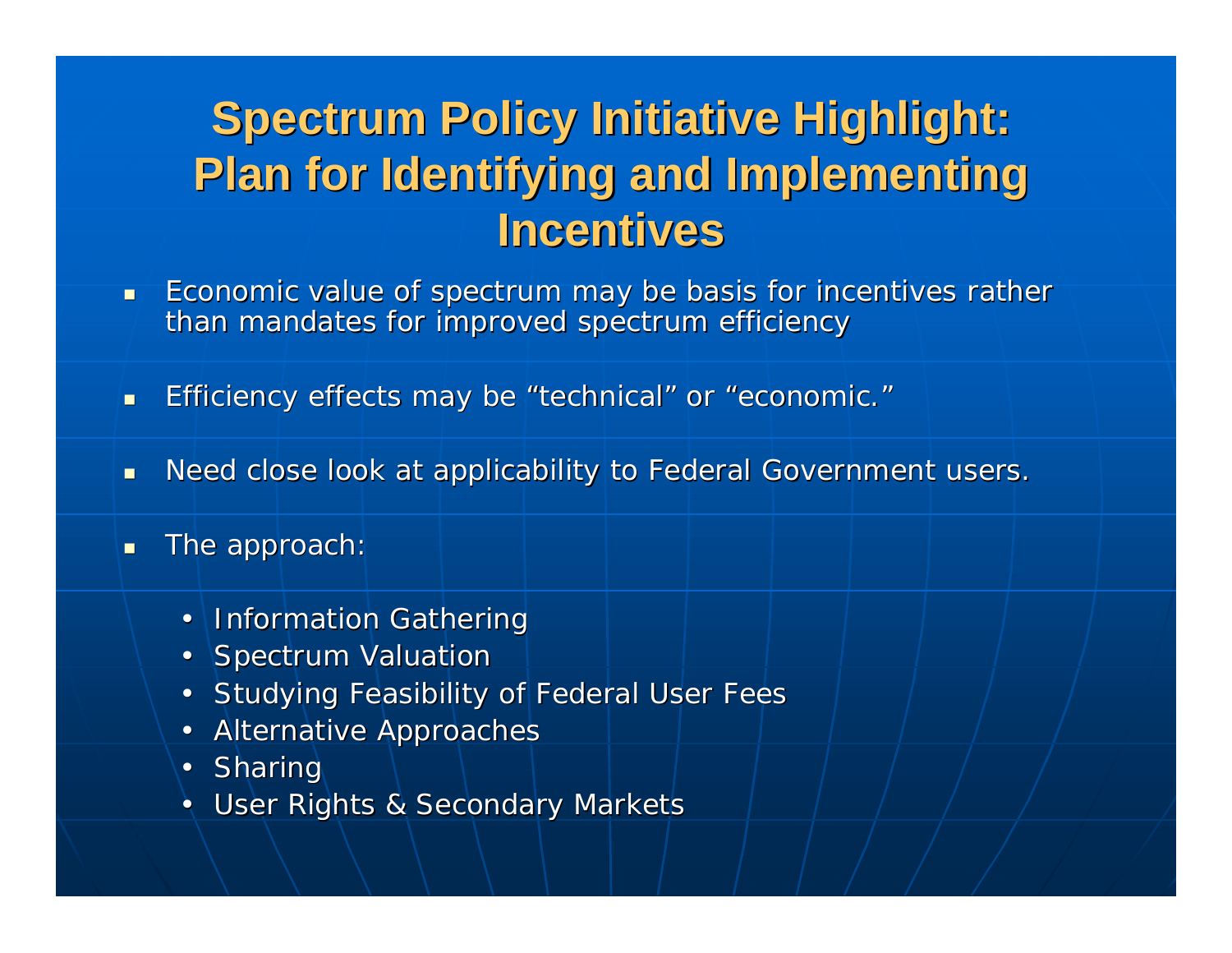## **Spectrum Policy Spectrum Policy**

 $\blacksquare$  Federal Strategic Plan / National Strategic Plan

 $\blacksquare$  Spectrum Test -bed

 $\blacksquare$  Commerce Spectrum Management Advisory **Committee** (CSMAC) (CSMAC)

**UNITED STATES FREQUENCY ALLOCATIONS** THE RADIO SPECTRU **BAND GROUPES PEACH LISTING Contract Contractor Contract Contract Contractor** O **NISSANSKIMAS BREGANSK STRAIGHT AND COMMUNICATIONS** 

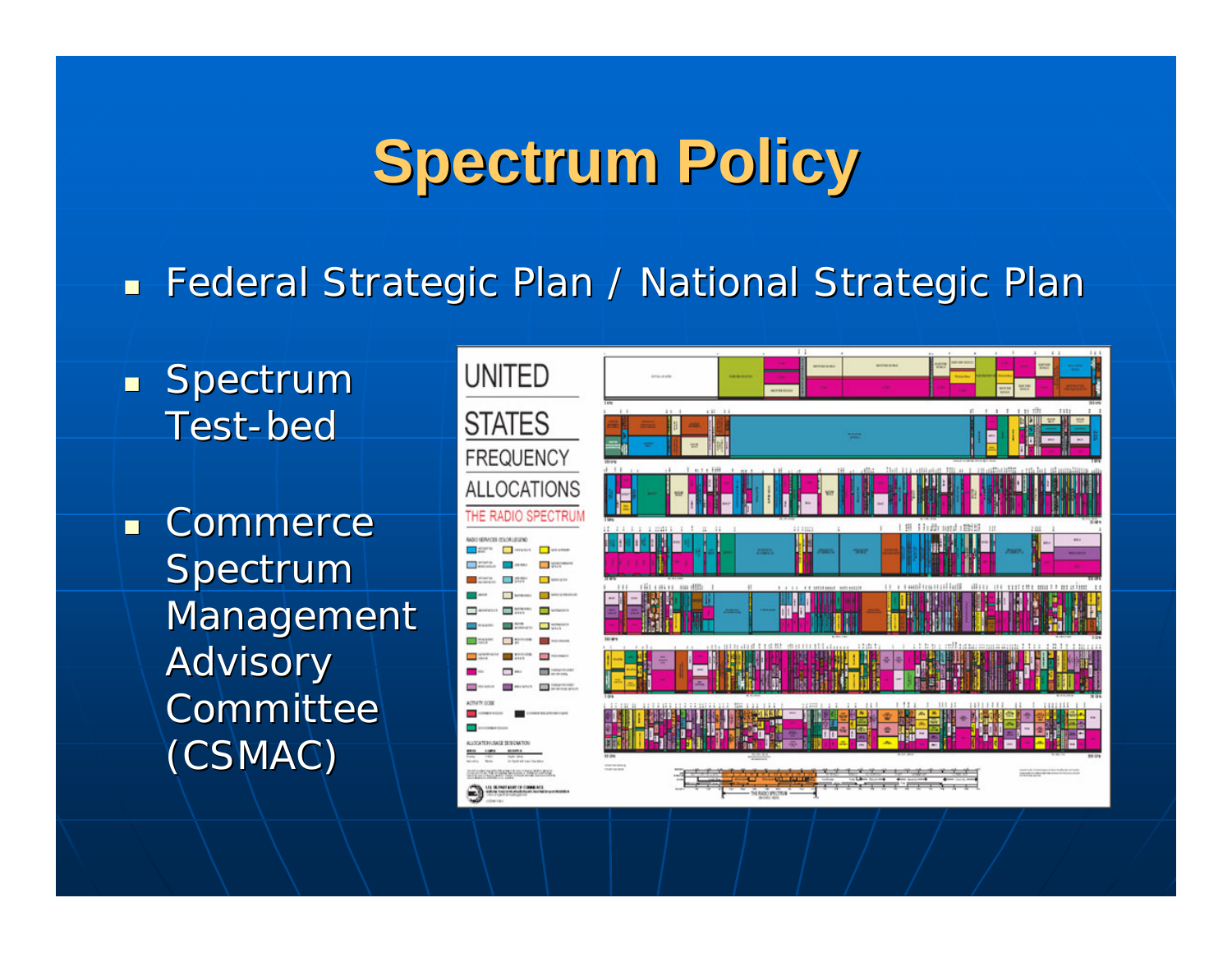## **Digital Television Transition Digital Television Transition**

NTIA TV Converter Box Coupon Program

n

- $\bullet$ • For each analog television using "rabbit ears" or a rooftop antenna, consumers have a few simple choices:
	- 1. Subscribe to cable, satellite, or other pay TV service, *or*
	- 2. Buy a digital television, Buy a digital television, *or*
	- 3. Connect existing analog TV set to a converter box
- •A maximum of two \$40 coupons may be requested per household
- •Can only be used for eligible converter boxes
- •Expires after 90 days by law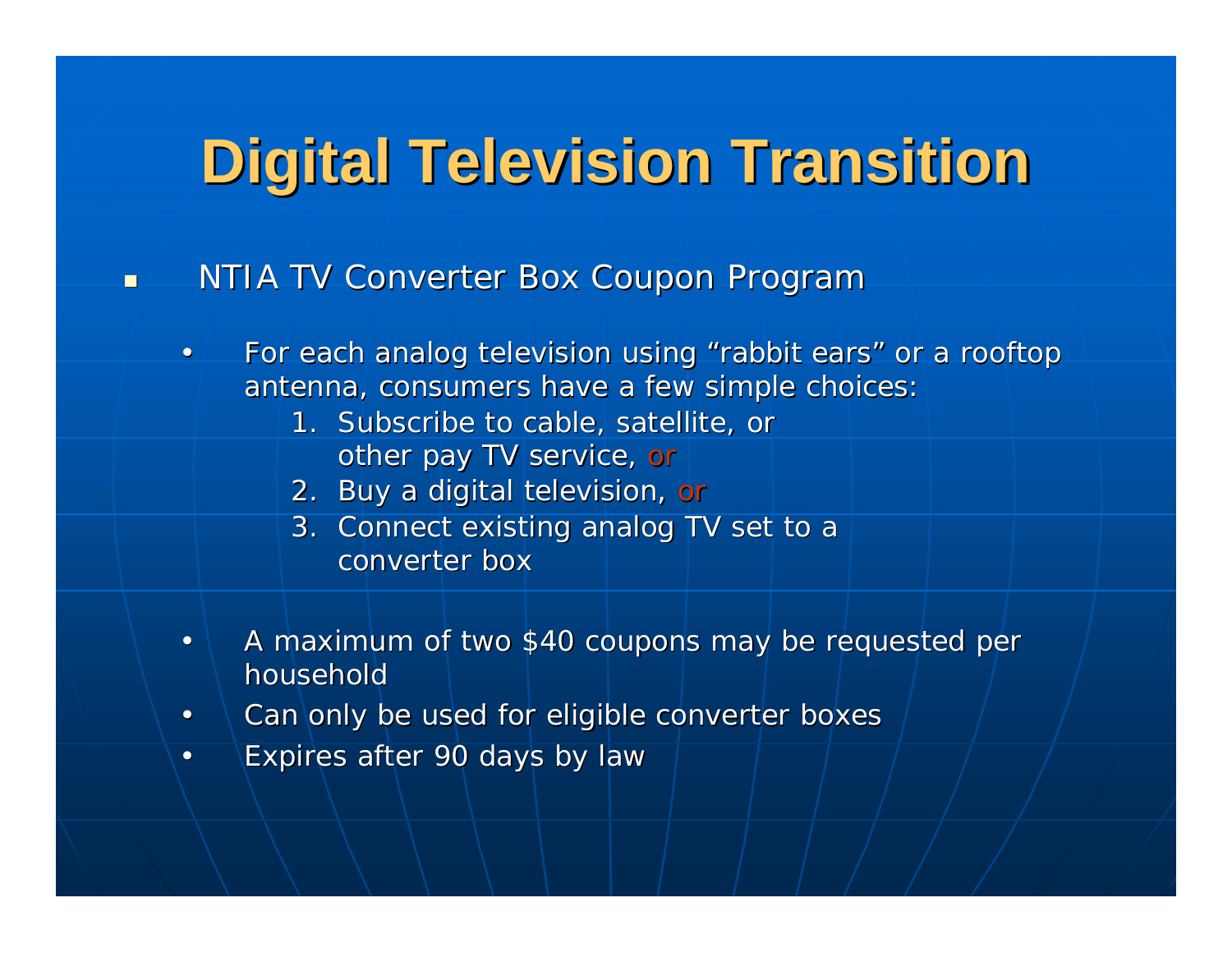# **Digital Television Transition Digital Television Transition**

 $\blacksquare$ Public Safety Interoperable Communications

- Nearly \$1 billion in Grants to States & Territories
- Interoperable Communications Projects
	- $\blacksquare$  Equipment Acquisition
	- $\blacksquare$  System Deployment
	- $\blacksquare$  Training for Personnel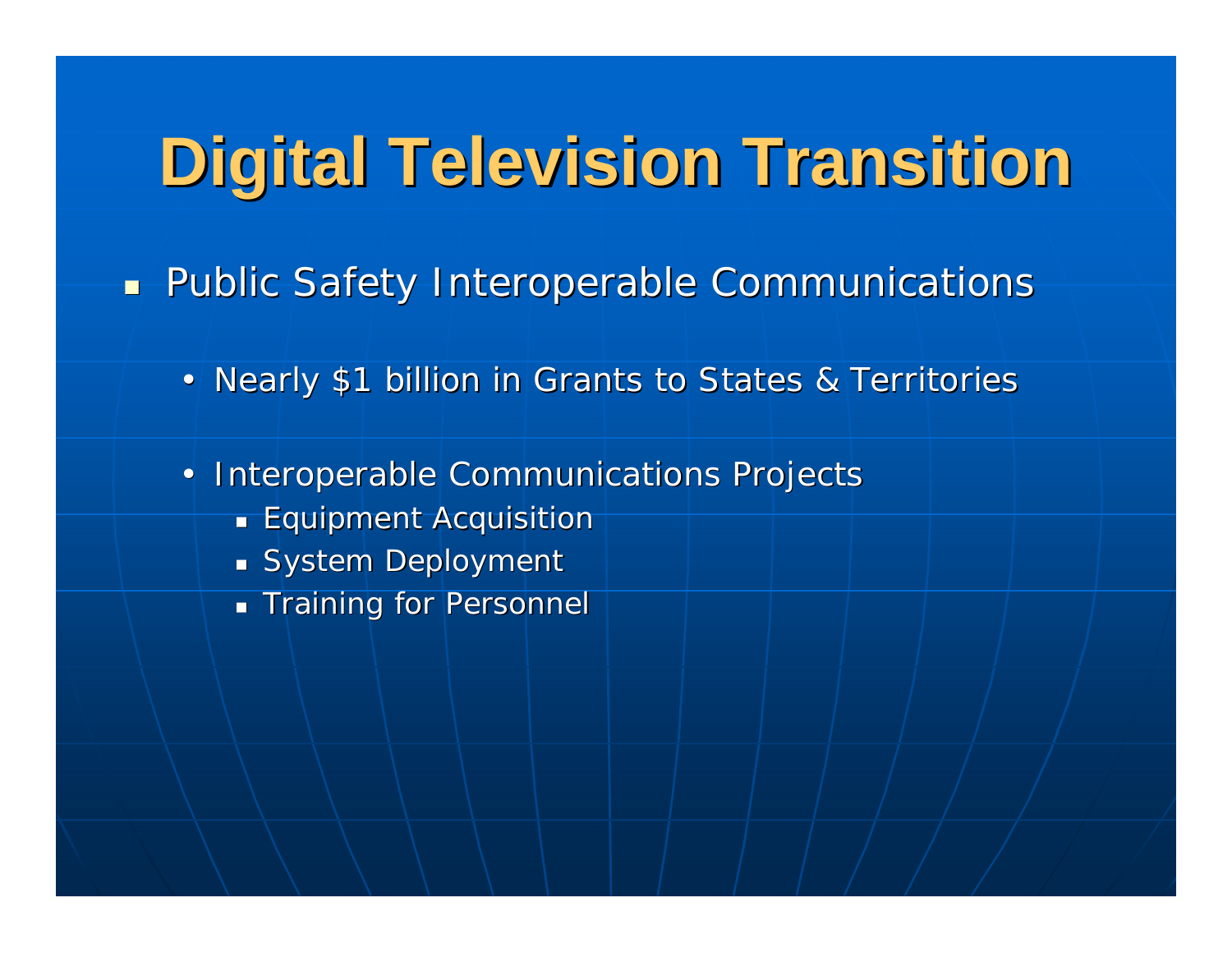# **Policies that Fuel New Technology Policies that Fuel New Technology Adoption Adoption**

 *"The role of government is not to create "The role of government is not to create*  wealth; the role of our government is to create an environment in which the entrepreneur can *flourish, flourish, in which minds can expand, in which in which minds can expand, in which*  technologies can reach new frontiers."

> President George W. Bush, Technology Agenda, November, 2002